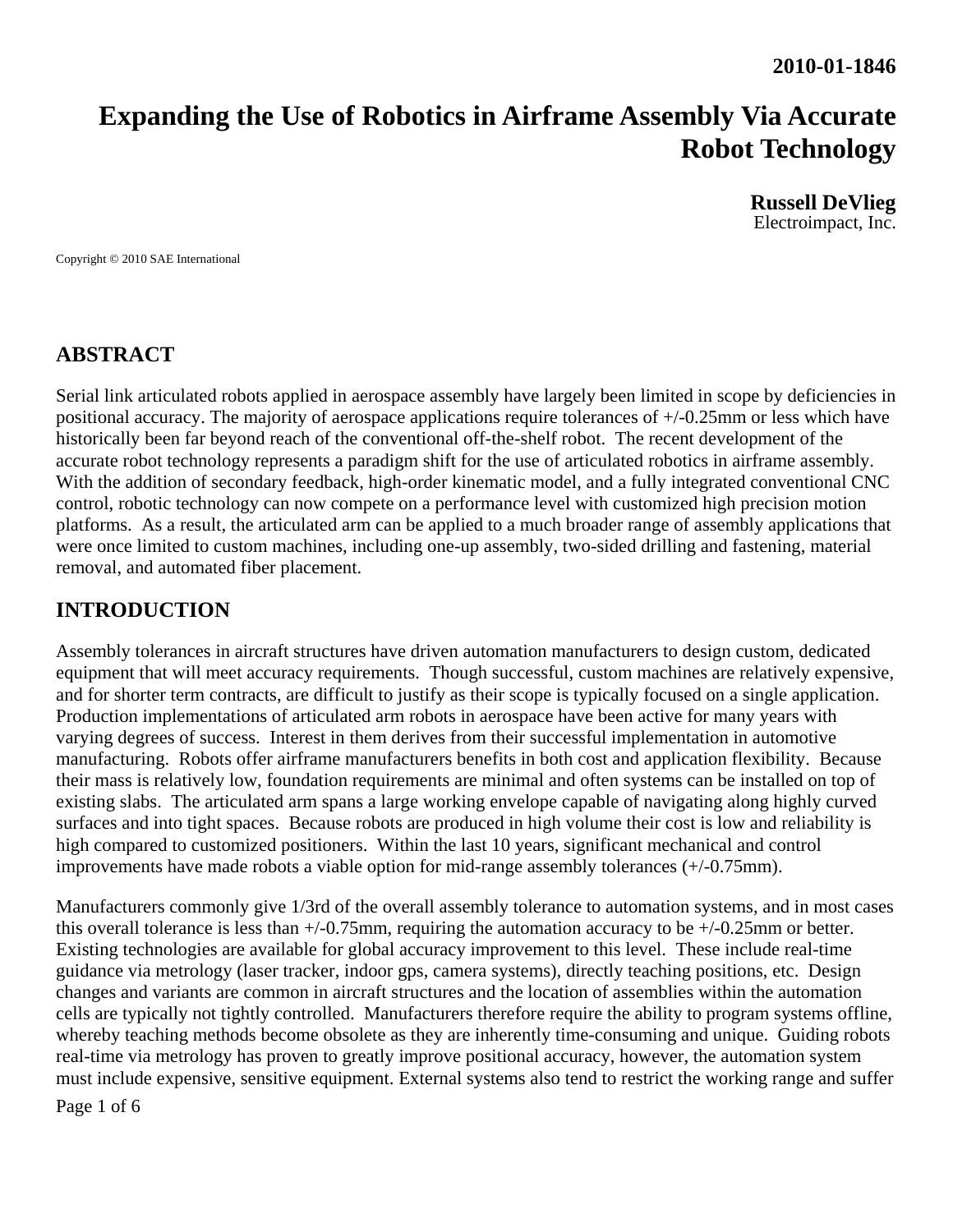from line of sight issues. In some cases these technologies cannot be avoided (e.g. when required global accuracy is at or below 0.15mm), however it is desirable to have an inherently accurate standalone automation system wherever possible.

# **MAIN**

As performance and control of tailored CNC systems are desired with the flexibility and low-cost that articulated robots offer, a combination of these technologies has been developed. The "Accurate Robot" system is controlled via industry standard Siemens 840Dsl CNC which handles all controls requirements and offers a familiar interface to programmers and operators. Drawing from common axis configuration in machine tool design, the robot arm was integrated by Electroimpact with secondary position sensors at the output of each axis (figure 1). Repeatability is significantly improved enabling the system to be calibrated to accuracies below +/-0.25mm over a large global volume. This patent pending system has broadened the range of applications for unguided industrial robots in the aerospace industry to include high-precision single and dual-sided drilling and fastening, accurate material removal (trimming, milling), and accurate robotic fiber placement.



Figure 1. Robot axis with secondary encoder

#### Identification and Elimination of Inaccuracies

The accuracy in which features are placed via automation is a function of two main criteria; 1) The positional accuracy of the motion platform in free space, and 2) The ability of the motion platform to remain in position or on-path when loads are applied. For a drilling application, this would require the machine to position itself at the programmed hole location and remain stationary when pressure foot and drill thrust forces are applied. For path-related applications such as trimming or fiber placement, the system must be dynamically stable, remain on its programmed trajectory and resist forces induced from cutting, compaction, etc. (figures 2 and 3).



Figure 2. Robotic Milling/Trimming Figure 3. Robotic fiber placement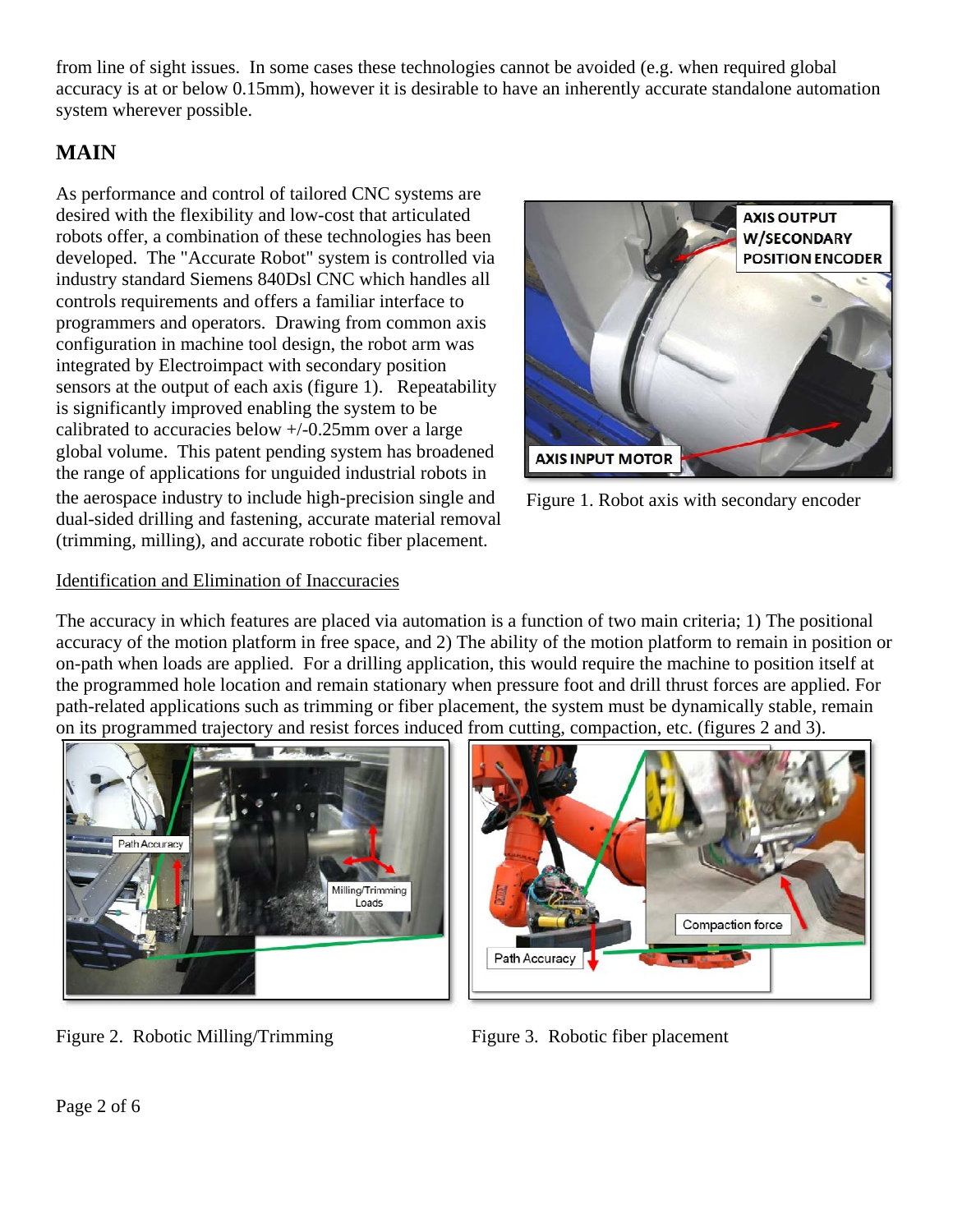Although an off-the-shelf robot can perform the required manipulation of the process tooling, it fails to meet the positional accuracy and rigidity required for the majority of aerospace assembly tasks. With dual-sided processes such as bolt and collar installation, the problem is compounded as both systems must align well enough to reliably feed and install a collar on a pin. The error in alignment between heads can be as large as the sum of the accuracies of the two systems (figure 4).



Figure 4. Dual-sided alignment

The tool center point TCP position is obtained by driving the robot axes to angular positions based on the kinematics of the arm. On a typical 3 meter robot, the standard model, which is based on nominal geometric dimensions, exhibits an accuracy of about +/- 2 to 4mm within its working volume. Because the physical robot never exactly matches a nominal model due to manufacturing and assembly variation, a unique kinematic parameter set can be developed to better describe individual arms. This unique model can include higher-order parameters that describe the effects on TCP position altered by the masses of the robot links and attached payloads as well as non-linear axis behavior. In practice, this has proven to achieve positional accuracies of nearly +/-0.5mm in a restricted range using a standard off-the-shelf robot system.

With any kinematic model, the output pose of the system is a function of its inputs. For a typical articulated arm, the inputs are the six robot joint angles. Therefore, any errors in joint angle are fed through the kinematics and yield error in the resulting TCP position. On a typical robot the position feedback for each axis is located at the servo motor. Ahead of the feedback are numerous sources of error such as backlash, wind up, and scaling. Although the uni-directional repeatability of robots is generally acceptable, omni-directional is more substantial. Testing of omni-directional repeatability using a 3m arm in typical working volumes has demonstrated magnitudes of up to 0.5mm. Poor repeatability is caused by uncertainty in joint position. Because the system's accuracy can only be as good as it's repeatability, the best a standard system could ever achieve in ideal conditions is 0.5mm. Therefore, fundamental to system accuracy is knowing the position of each axis.

The location of the axis feedback on a standard robot also limits the stiffness of the mechanical unit. Because the axis position is held at its input, compliance and backlash go unaccounted for. The result is poor joint stiffness which yields significant TCP deflection when loads are applied. Joint deflection results both from the masses of the links and from externally applied process forces. If not compensated, droop from the link masses and payload can exceed 3mm or more at the TCP. Additionally, relatively low forces (<200 kgf) applied at the TCP (as is common in drilling or cutting applications) can alter the position up to 2mm with the majority of this deflection coming directly from the joints.

Page 3 of 6 To maintain adequate control of an axis, machine tool designers commonly use secondary position encoders. The secondary encoder is mounted at the output of the axis rather than the input. Sensors are typically high resolution and exhibit high repeatability with little to no measureable hysteresis. Transferring this technology to an articulated robot yields much tighter control on axis position and, in turn, a system that can be calibrated to higher accuracy. Secondary encoders reduce omni-directional repeatability to nearly zero and has been validated via laser tracker while exploiting the combined effects from moving all axes, as would occur in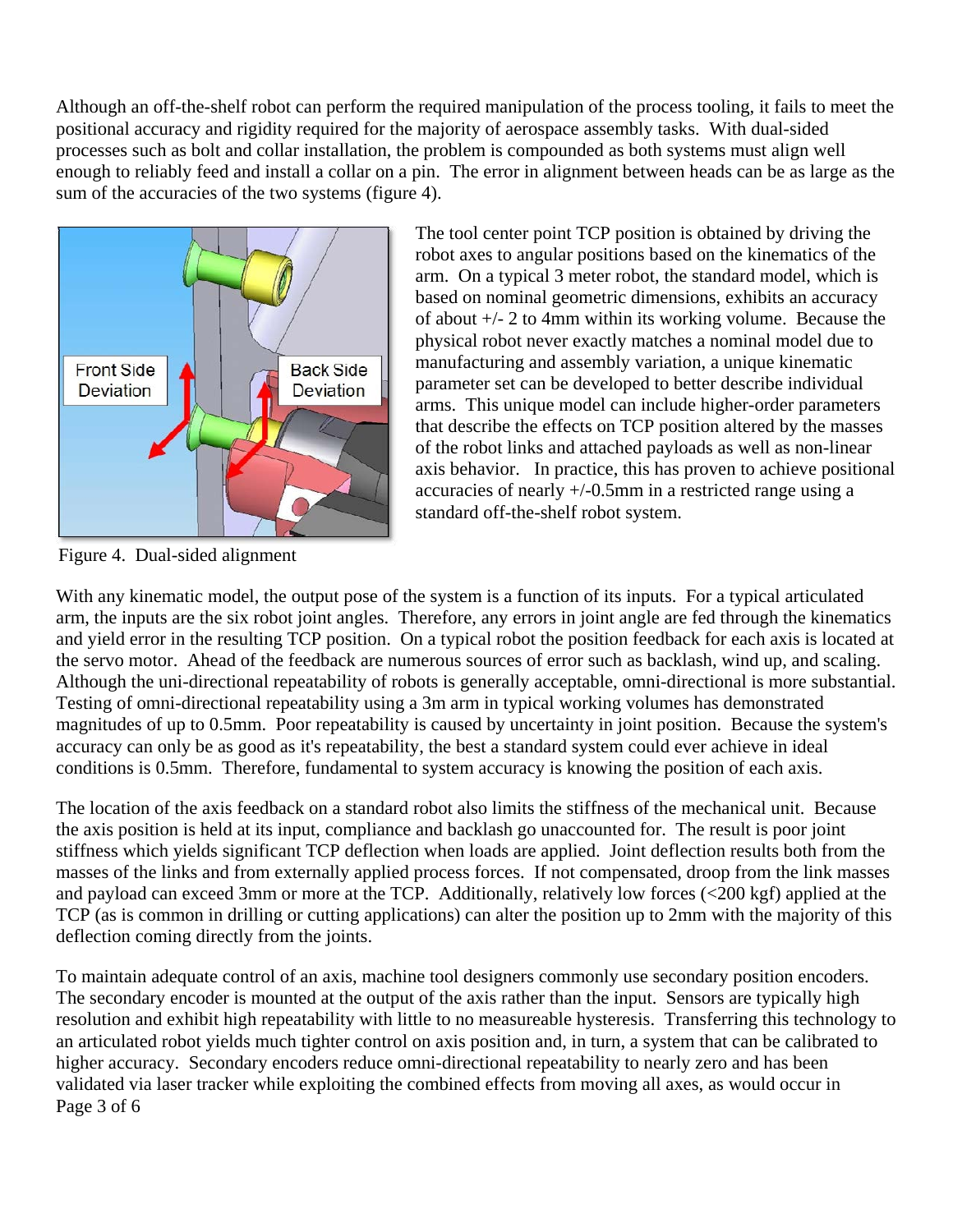normal operation. Results have shown a maximum deviation under 0.05mm at 3 meters. This is an improvement of 10x over a non-enhanced system. Removing slop in the joints has additional benefit when tailoring the enhanced kinematic chain as factors for joint compliance and backlash are eliminated and can be replaced by more descriptive parameters that were previously difficult to accurately solve for.

With the repeatability in check, a more representative kinematic model can be obtained. To do so requires an accurate metrology system (e.g. laser tracker). The end effector is fitted with at least three metrology targets, one in the tool point and the other two or more located on a rigid portion of the end effector. The robot is programmed to run through a set of unique random poses within the working range of the system. At each location, position data for each of the targets along with the robot axis positions are captured and used to solve for the kinematic parameters using common regression techniques. Data not used in calibration is collected at additional poses within the working volume to validate the system accuracy.

The next step in achieving accuracy on the work piece is to evaluate where the robot goes when an external load is applied. External loads are introduced in a variety of ways during assembly operations. When drilling and fastening single or dual-sided, clamp force is typically applied to stabilize the process, trimming and milling impart cutting loads, and fiber placement typically requires compaction force to properly adhere the material to a mold. Because the articulated arm lacks stiffness, deflection occurs when an external force is applied. As described earlier, given a normally-equipped robot the majority of this deflection occurs at the joint. Results from testing various articulated arms showed that the deflection at the joints make up 50-80% of the total TCP deviation. With secondary encoders at each axis, local joint error is negligible, however deflection still occurs in the links, bearings, base mounting plate, etc. Preferred is a platform that exhibits high stiffness so the level of compensation can remain low. Real-time compensation of external load deflection is accomplished by including a deflection model of the system in the kinematics combined with integrated load cells in the end effector.

#### Case Study: On-Part Drilling Accuracy Comparison

Accuracy has been analyzed between two similar robotic drilling systems. "System 1" (figure 5) comprises a drill head mated to a high-quality industrial robot, KUKA KR360-2, on a linear slide and is currently in production drilling and countersinking aircraft flaps to a required tolerance of +/-0.75mm. "System 2" comprises a drill head mated to an accurate robot, KUKA KR500/L340 with secondary feedback, also mounted on a linear slide. System 2 is designed to drill and countersink fuselage panels to a tolerance of +/-0.25mm. Both systems are mechanically very similar with a notable dissimilarity being that System 2 utilizes a 0.5 meter arm extension which should put it at a disadvantage when comparing end of arm accuracy. Each system was evaluated for both on and off part accuracy within their respective working volumes.



Figure 5. System 1 - Standard Robot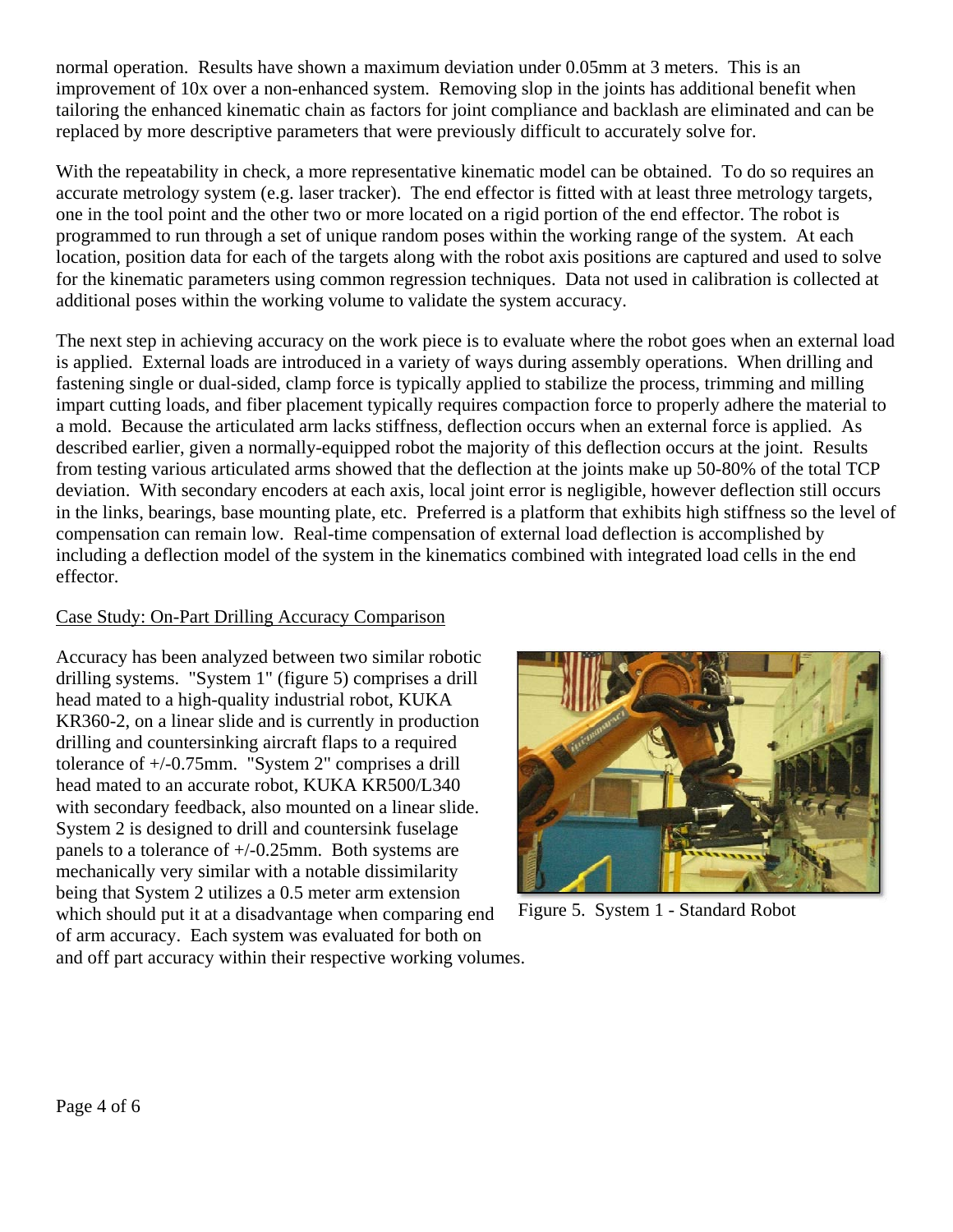

Figure 6. System 2 - Accurate Robot

Off part accuracy evaluation provides a good measure of the quality of the machine, repeatability, and kinematic model. Both systems were calibrated using high-order models and positional data was collected at each TCP using a FARO laser tracker. System 1 had a working volume of 4420 x 770 x 150 mm and was positioned within this volume at 23 locations that represented production poses. The resulting accuracy was +/-0.27mm reported in terms of "3-sigma" which is the average of the deviations between actual (measure with tracker) and nominal (programmed) plus 3 times the standard deviation of the sample. This provides a value with 99.7% confidence given the assumption that the data is of normal distribution. The working volume for System 2 was larger at 3090 x 820 x 1410 mm. Data was

again collected at 42 production representative locations with a resulting accuracy of +/-0.12mm. This shows that even with a longer arm and larger volume, System 2 was over 2x more accurate.

On part accuracy was compared by analyzing patterns of holes drilled on representative work pieces. Measuring features placed on the work piece provides a good measure of what actually occurs during production. This demonstrates both the accuracy of the system and its static rigidity. For drilling systems, the radial deviation of the hole parallel to the surface is examined. As described earlier, robotic platforms deflect when externally loaded. For drilling systems this is commonly referred to as panel skid. Both systems in this study utilized anti-skid technology which actively counters movement based on real-time load cell feedback.

System 1 drilled a pattern of holes over an area of 3240 x 220 mm (0.71 square meters). The pattern contained 56 production representative locations and each feature was measured with a FARO laser tracker. Because the position in the surface normal direction is not controlled by the machine, accuracy is reported in two dimensions parallel to the surface. System 1 demonstrated a 3-sigma hole pattern accuracy of +/-0.45mm. System 2 drilled a pattern of 64 production representative locations in an area of 1400 x 840 mm (1.18 square meters). The resulting pattern accuracy was +/- 0.08mm, conclusively demonstrating the improvement when using the accurate robot technology (figure 7).



Figure 7. On-Part Accuracy Comparison